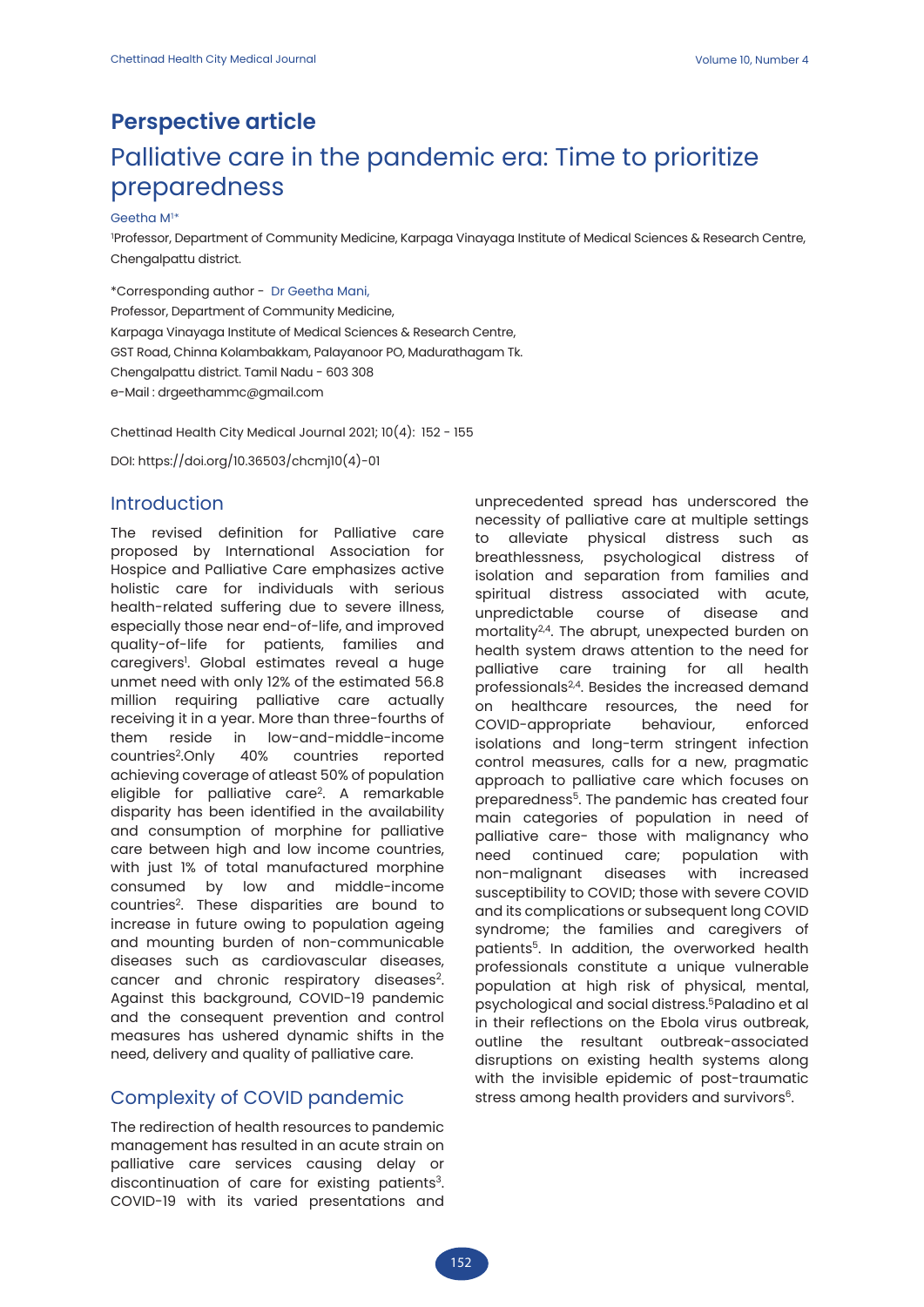# Challenges in access and delivery of palliative care in the pandemic context<sup>3</sup>

| Patient perspective <sup>3</sup>                 | Fear of acquiring infection <sup>3</sup><br>Fear of separation from family <sup>3</sup><br>Fear of dying alone <sup>3</sup><br>Concerns over pain and dignity in death <sup>3</sup><br>Anxiety over management decisions <sup>3</sup><br>Transportation to healthcare amidst lockdowns <sup>7</sup><br>Disruption in access to medicines and essentials due to pandemic<br>and lockdown <sup>7</sup>                                                                                                                                                                                       |
|--------------------------------------------------|--------------------------------------------------------------------------------------------------------------------------------------------------------------------------------------------------------------------------------------------------------------------------------------------------------------------------------------------------------------------------------------------------------------------------------------------------------------------------------------------------------------------------------------------------------------------------------------------|
| Provider's perspective <sup>3</sup>              | Fear of acquiring infection from patients and families <sup>3</sup><br>Fear of transmitting infection to their own families <sup>3</sup><br>Increased burden of work <sup>3</sup><br>Limited availability of personal protective equipments (PPE) and other<br>protective measures <sup>3</sup><br>Lack of shared decision-making <sup>3</sup><br>Psychological burden of managing terminal patients in isolation <sup>3</sup><br>Anxiety over dealing with family with regard to decision-making <sup>3</sup><br>Ethical concerns related to justifiable resource allocation <sup>3</sup> |
| Family's perspective <sup>3</sup>                | Fear of acquiring infection from healthcare providers <sup>3</sup><br>Fear of losing loved ones in isolation <sup>3</sup><br>Anxiety over isolation measures <sup>3</sup><br>Anxiety over treatment decisions made by doctors <sup>3</sup><br>Travel to health care in the midst of restrictions <sup>7</sup><br>Economic disruptions in family <sup>3,7</sup>                                                                                                                                                                                                                             |
| <b>Health System</b><br>perspective <sup>3</sup> | Competition for reduced resources <sup>3</sup><br>Understaffing in palliative care due to redirected health cadre<br>towards COVID care <sup>3</sup><br>Supply chain disruptions in palliative care medications due to<br>lockdowns <sup>3</sup><br>Delay or denial in admissions due to patient overload in hospitals <sup>3</sup>                                                                                                                                                                                                                                                        |

## The way forward

Palliative care is a human right and a moral imperative of all health systems and the pandemic has exposed the inadequacy of the country states to protect this basic right for those in need.2 To address the palliative care concerns in an unpredictable future, preparedness and sustained mitigation is the need of the hour.

For sustained mitigation efforts, Pallicovid Kerala, the taskforce in palliative care identifies five important domains of palliative care in the context of pandemic: triage with staff trained in goals of care and decision making; symptom control with uninterrupted supply of essential medicines; management of distress with provision of psychosocial, spiritual &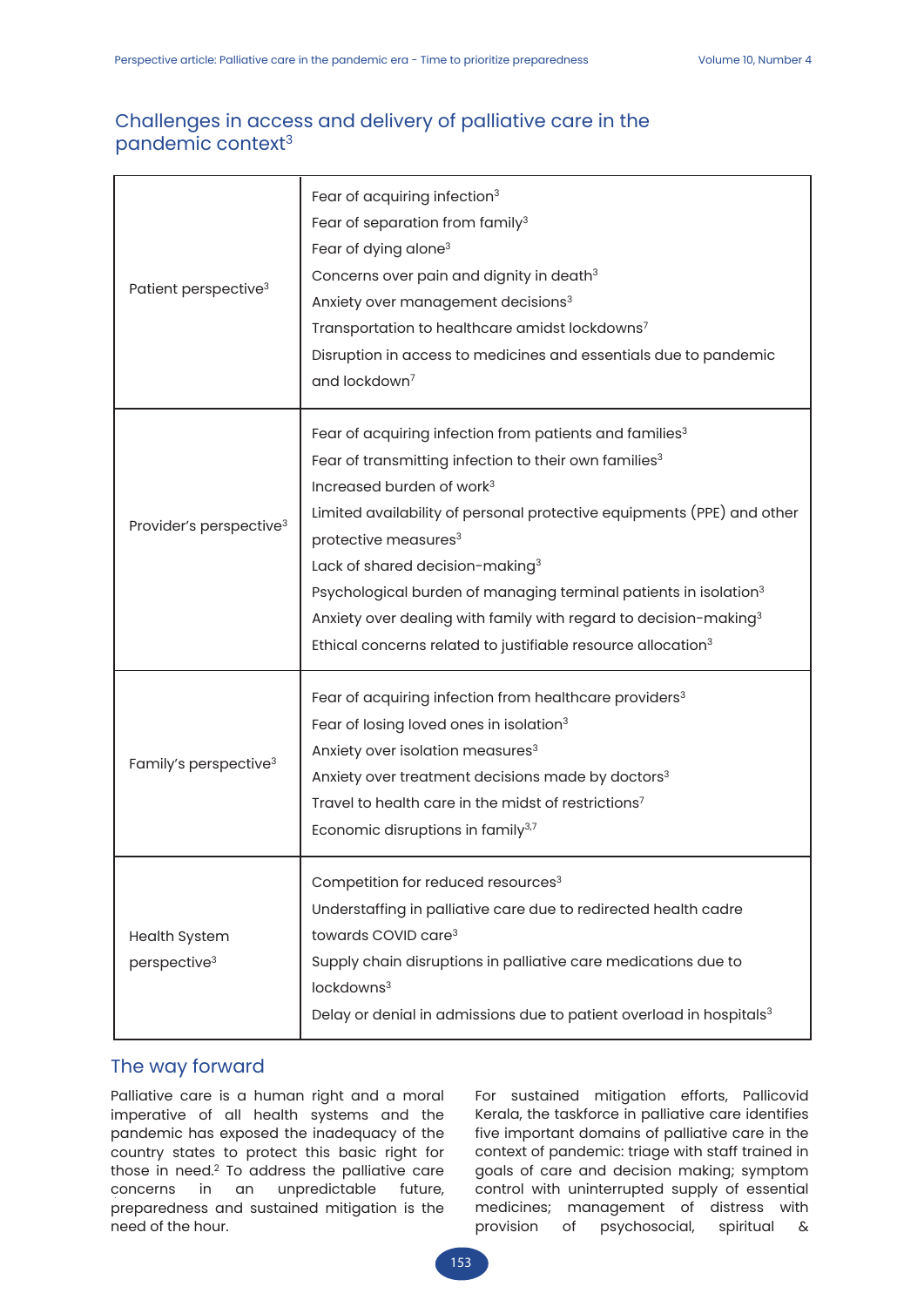bereavement support; end-of-life care with health personnel trained in symptom management and communication and psychosocial support; and compassionate care and support to health care worker to avoid burnout.8 All clinicians should be trained in identifying patients in need of various stages of palliative care at triage and appropriate referral.3 There is a vital need for ongoing identification and approval of hospitals or health centres to provide decentralised palliative care, wards to provide end-of-life care to patients and community-based initiatives to provide grief and bereavement support to families. $3$  It is the responsibility of the health system managers to equip health-care workers with knowledge on standard protocols for symptom management and guidelines to implement them in pandemic context, ensure adequate provision of PPE, vaccination and anti-viral prophylaxis for health-care workers; medications and equipments for patients; and provide tele-consultation support to establish continuum of care.3,9

Preparedness is done in advance in the inter-pandemic period as a measured, transparent consultative process, involving all stakeholders- potential consumers from community, clinicians, health system managers, politicians, in partnership with ethicists and experts.10 A committed leadership, empowered communities and a supportive policy environment could assist health system in rational decision-making.<sup>2</sup> Preparedness should include integration of palliative care into health system at all levels; capacity-building by training and certification of clinicians, general practitioners and other frontline health personnel working under healthcare and community settings; coordination with non-governmental organizations, social and spiritual representatives.<sup>3</sup> The preparedness phase could be used to implement and validate the utility of telemedicine and strengthen the services in provision of palliative care.<sup>7,10</sup> Country-specific, standard guidelines or recommendations for tele-consultation in palliative care should be framed with specific emphasis on documentation and consideration for cultural, social, spiritual, ethical and legal contexts.7 Effective tele-consultation services can allay anxiety and fears and serve as a source of support during the COVID-19 pandemic.7,10

Involvement of volunteer networks and general practitioners as essential links between specialist care and community could help ease the burden on the health care resources<sup>7</sup>. Family physicians and community nurses could be trained with knowledge and skills to identify and address psychological and spiritual concerns apart from physiological conditions.7 The unusual and often chaotic scenario of a pandemic reinforces the need for promoting Advance Care planning with open discussion and documentation, early in the course of the disease to reduce emergency hospital visits, inappropriate interventions and psychological suffering for patients and families.<sup>7,10</sup>

Constitution and empowerment of hospital triage committees to support ethical decision-making and organisational support with holistic care for health care workers to reduce burnout are integral to the preparedness plan to ensure provision of quality palliative care.10 In addition, integration of palliative care practice in medical curriculum and ongoing research with sharing of knowledge is essential to achieving optimal palliative care.<sup>2</sup>

Source of funding: Nil

Conflicts of interest: Nil

## **References**

- Radbruch L, De Lima L, Knaul F, Wenk R, Ali Z, Bhatnaghar S et al. Redefining Palliative care- A new consensus-based definition. J Pain Symptom Manage. 2020;60(4):754-764.
- 2. World Health Organization. WHO takes steps to address glaring shortage of quality palliative care. (Webpage dated 5 October 2021) Available at https://www.who.int/news/item/05-10-2021 -who-takes-steps-to-address-glaring-sho rtage-of-quality-palliative-care-services Accessed on 20 November 2021.
- 3. Jain T, Jain R. To study the barriers in palliative care to non-malignant cases in COVID-19 crisis in a tertiary health-care center. Indian J Palliative Care. 2020;26(Suppl 1):S76-S80.
- 4. Palliative care and the COVID-19 pandemic. Editorial. The Lancet. 2020;395(10231):1168
- 5. Davies A, Hayes J. Palliative care in the context of a pandemic: similar but different. Clin Med. 2020;20(3):274-277
- 6. Paladino L, Sharpe RP, Galwankar SC, Sholevar F, Marchionni C, Papadimos TJ et al., On behalf of The American College of Academic International Medicine (ACAIM).